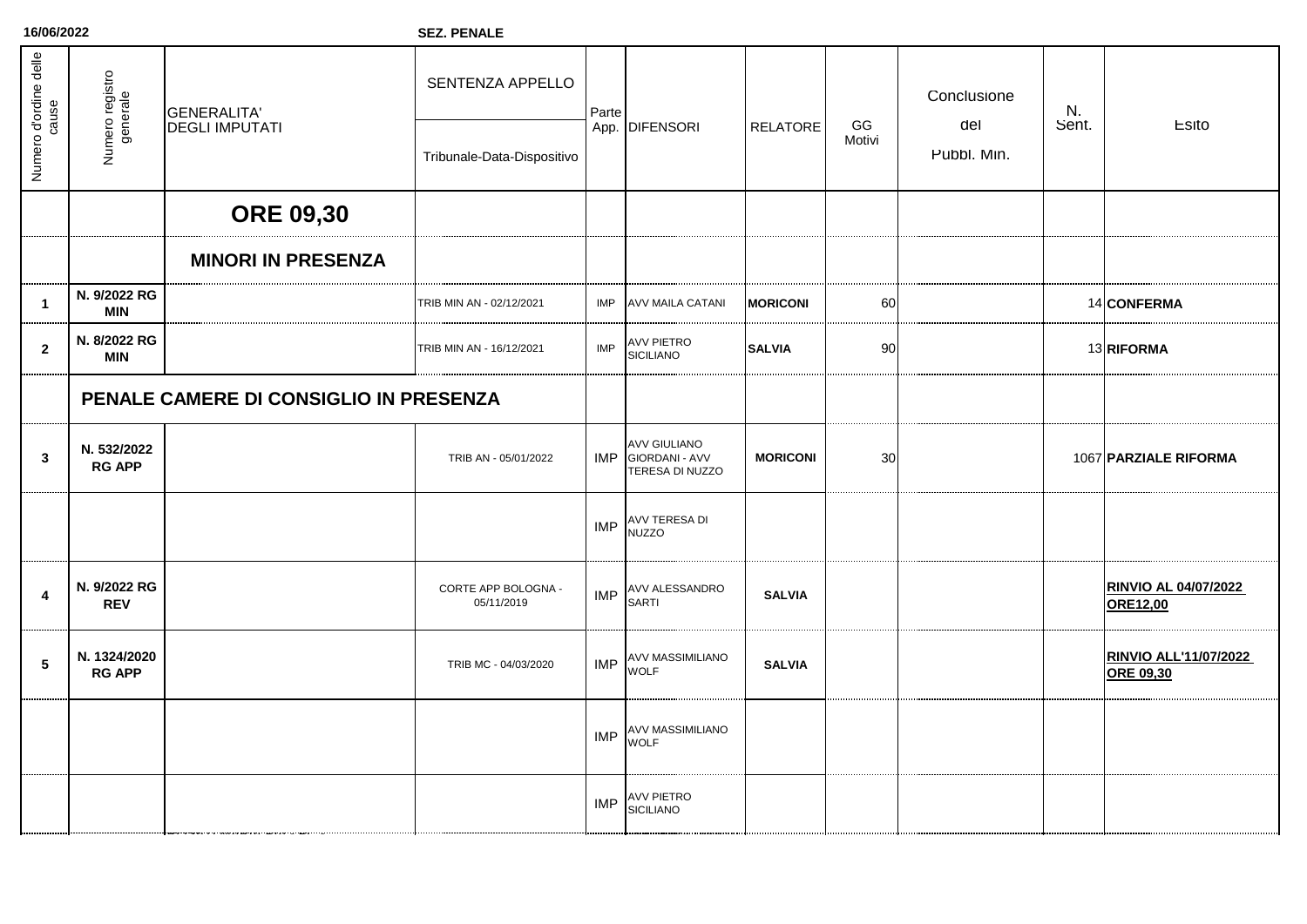|                | <b>DIBATTIMNETO IN PRESENZA</b> |                           |                                    |            |                            |               |    |  |                       |
|----------------|---------------------------------|---------------------------|------------------------------------|------------|----------------------------|---------------|----|--|-----------------------|
| 6              | N. 1312/2020<br><b>RG APP</b>   |                           | TRIB MC - 19/06/2020               |            | IMP AVV CRISTINA RIETI     | <b>SALVIA</b> | 90 |  | 1066 RIFORMA          |
|                |                                 | <b>ORE 11,00</b>          |                                    |            |                            |               |    |  |                       |
|                |                                 | <b>MINORI IN PRESENZA</b> |                                    |            |                            |               |    |  |                       |
| $\overline{7}$ | N.12/2022 RG<br><b>MIN</b>      |                           | TRIB MIN ANCONA - 13/01/2022   IMP |            | AVV LUCIANA<br>M.IPPOLITO  | SALVIA        | 90 |  | 15 CONFERMA           |
|                |                                 | PENALE IN PRESENZA        |                                    |            |                            |               |    |  |                       |
| 8              | N.224/2020<br><b>RG APP</b>     |                           | TRIB URBINO - 20/02/2019           | <b>IMP</b> | AVV CARMINE<br>MALINCONICO | <b>SALVIA</b> | 90 |  | 1065 PARZIALE RIFORMA |
|                |                                 |                           |                                    |            |                            |               |    |  |                       |
|                |                                 |                           |                                    |            |                            |               |    |  |                       |
|                |                                 |                           |                                    |            |                            |               |    |  |                       |
|                |                                 |                           |                                    |            |                            |               |    |  |                       |
|                |                                 |                           |                                    |            |                            |               |    |  |                       |
|                |                                 |                           |                                    |            |                            |               |    |  |                       |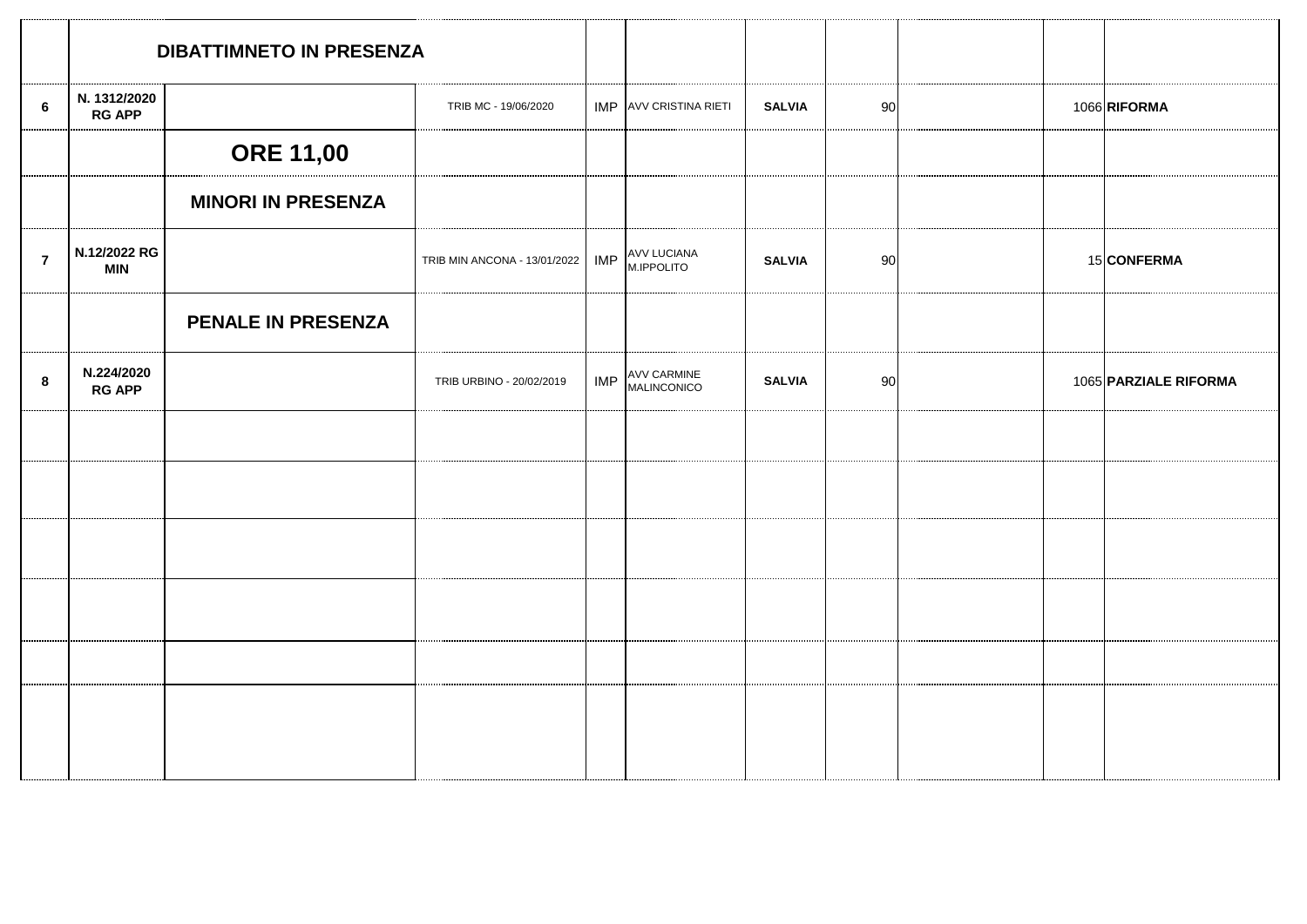|    | DIBATTIMENTO TRATTAZIONE SCRITTA |  |                          |            |                                                                |                 |    |  |                       |
|----|----------------------------------|--|--------------------------|------------|----------------------------------------------------------------|-----------------|----|--|-----------------------|
| 9  | RG 1340/2020<br>C.APP.           |  | TRIB ANCONA - 04/10/2019 |            | IMP AVV. ELISABETTA                                            | <b>MORICONI</b> | 60 |  | 1075 RIFORMA          |
| 10 | RG 1304/2020<br>C.APP.           |  | TRIB MC - 22/01/2020     | <b>IMP</b> | AVV PAOLA<br><b>ROMAGNOLI</b>                                  | <b>MORICONI</b> | 90 |  | 1077 CONFERMA         |
|    |                                  |  |                          |            | <b>AVV PAOLA</b><br><b>ROMAGNOLI</b>                           |                 |    |  |                       |
| 11 | RG 1308/2020<br>C. APP           |  | TRIB MC - 22/01/2020     | <b>IMP</b> | AVV. GIANGREGORIO MORICONI<br>DE PASCALIS                      |                 | 90 |  | 1078 PARZIALE RIFORMA |
| 12 | RG 1318/2020<br>C. APP           |  | TRIB MC - 17/02/2020     |            | <b>AVV F.ROBERTO</b><br>IMP CARLINI / AVV.<br><b>VECCHIOLI</b> | <b>MORICONI</b> | 60 |  | 1074 NDP PRESCRIZIONE |
| 13 | RG 1347/2020<br>C. APP           |  | TRIB AN - 11/10/2019     |            | IMP AVV. GIULIANELLI                                           | <b>MORICONI</b> | 90 |  | 1079 PARZIALE RIFORMA |
|    |                                  |  |                          |            | <b>AVV.PAROLISI</b>                                            |                 |    |  |                       |
| 14 | RG 1353/2020<br>C. APP           |  | TRIB AN - 1/10/2019      |            | IMP AVV MARCO MASSEI SALVIA                                    |                 | 90 |  | 1070 CONFERMA         |
| 15 | RG 1315/2020<br>C. APP           |  | TRIB MC - 13/01/2020     | <b>IMP</b> | AVV VANDO<br><b>SCHEGGIA</b>                                   | <b>SALVIA</b>   | 90 |  | 1073 CONFERMA         |
|    |                                  |  |                          |            | <b>AVV NARCISO</b><br><b>RICOTTA</b>                           |                 |    |  |                       |
| 16 | RG 1325/2020<br>C. APP           |  | TRIB FERMO - 18/05/2020  | IMP        | <b>AVV WILMA</b><br><b>CAPOROSSI</b>                           | <b>ALLIERI</b>  | 90 |  | 1083 CONFERMA         |
|    |                                  |  |                          |            | <b>AVV WILMA</b><br><b>CAPOROSSI</b>                           |                 |    |  |                       |
|    |                                  |  |                          |            | <b>AVV ANTONIO</b><br><b>CRISANTI</b>                          |                 |    |  |                       |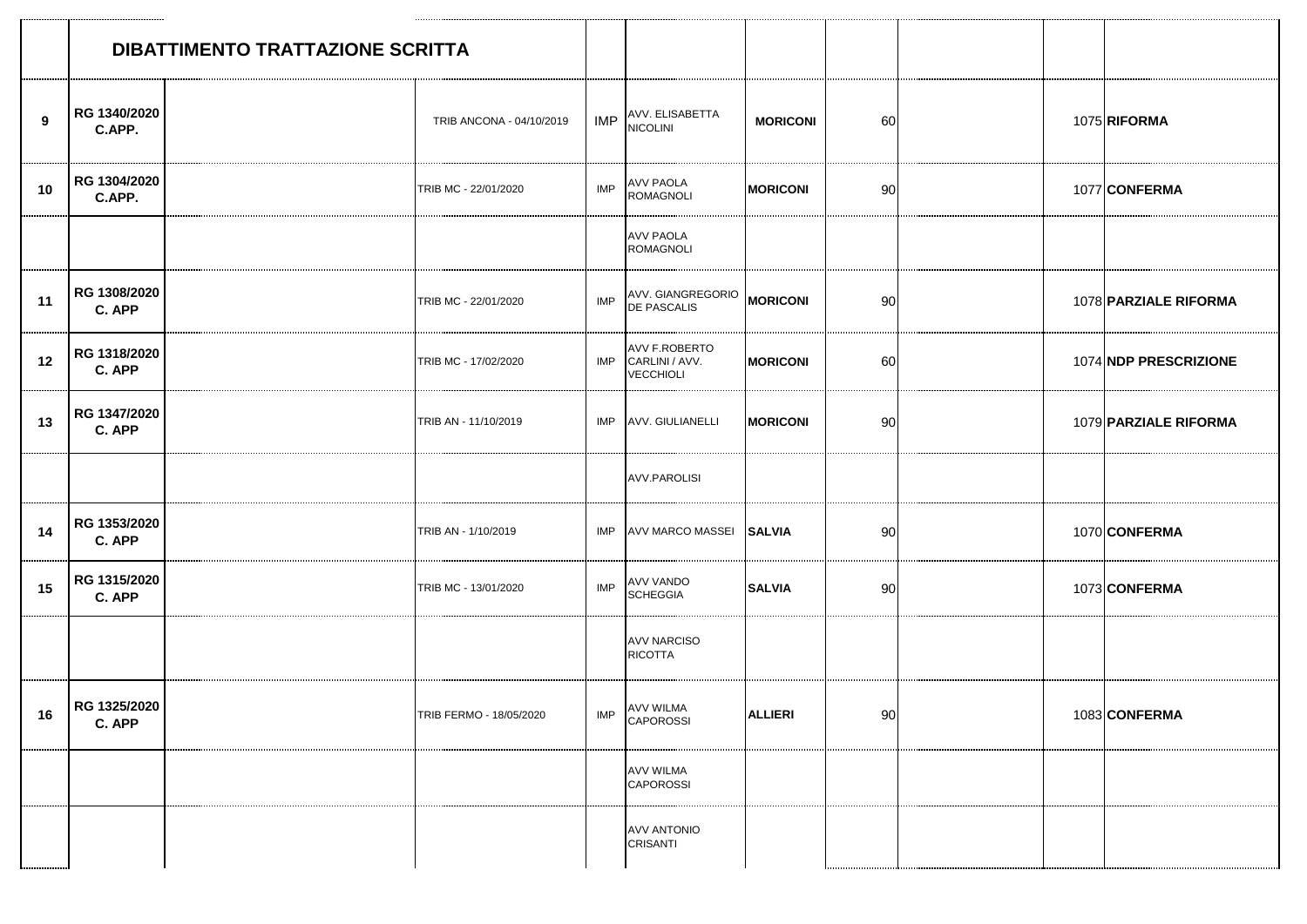| 17 | N. 1321/20 RG<br><b>APP</b>   | TRIB MC - 24/01/2020      | <b>IMP</b> | AVV GABRIELE<br><b>COFANELLI</b>                      | <b>ALLIERI</b> | 90 |  | 1080 PARZIALE RIFORMA |
|----|-------------------------------|---------------------------|------------|-------------------------------------------------------|----------------|----|--|-----------------------|
|    |                               |                           | <b>IMP</b> | <b>AVV GABRIELE</b><br><b>COFANELLI</b>               |                |    |  |                       |
|    |                               |                           | <b>IMP</b> | <b>AVV GABRIELE</b><br>COFANELLI                      |                |    |  |                       |
|    |                               |                           |            | <b>AVV GIANCARLO</b><br><b>NASCIMBENI</b>             |                |    |  |                       |
|    |                               |                           |            | <b>AVV GERARDO</b><br><b>PIZZIRUSSO</b>               |                |    |  |                       |
| 18 | N. 1305/2020<br><b>RG APP</b> | TRIB MC - 19/12/2019      |            | AVV WALTER GUARINI<br>IMP - AVV. ALESSIO<br>MATARAZZI | <b>ALLIERI</b> | 90 |  | 1084 PARZIALE RIFORMA |
|    |                               |                           |            | <b>AVV FRANCESCO</b><br><b>CORSI</b>                  |                |    |  |                       |
| 19 | N. 1307/2020<br><b>RG APP</b> | TRIB MC - 19/02/2020      |            | IMP AVV S.ROSARIO<br><b>MATRAXIA</b>                  | <b>ALLIERI</b> | 90 |  | 1082 CONFERMA         |
| 20 | N. 1346/2020<br><b>RG APP</b> | TRIB ANCONA .- 11/10/2019 |            | IMP AVV RENATO                                        | <b>ALLIERI</b> | 90 |  | 1081 PARZIALE RIFORMA |
| 21 | N. 362/2022<br><b>RG APP</b>  | TRIB FERMO - 03/02/2022   |            | IMP AVV DOMENICO<br><b>BIASCO</b>                     | <b>ALLIERI</b> | 90 |  | 1072 CONFERMA         |